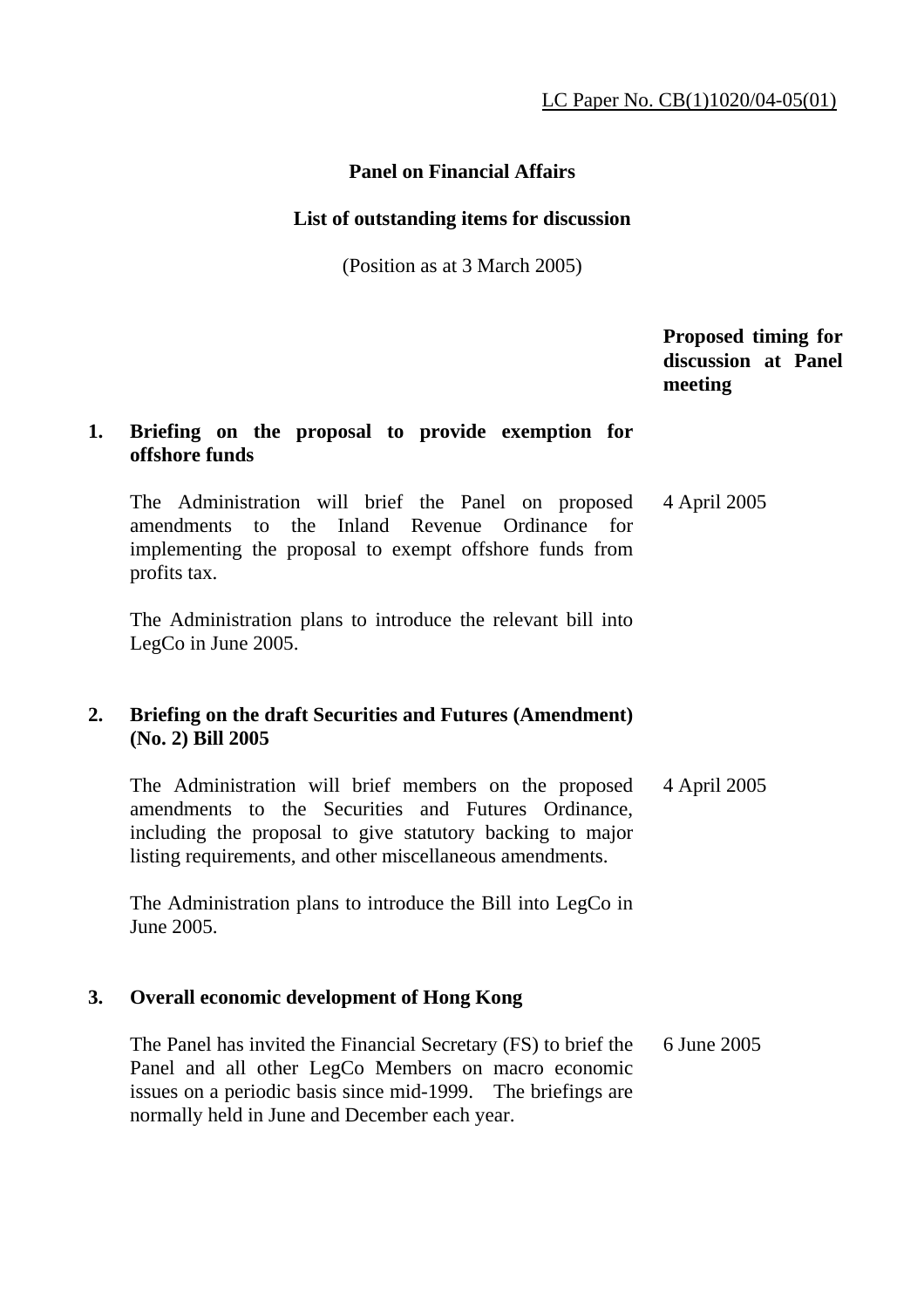## **Proposed timing for discussion at Panel meeting**

### **4. Briefing on the work of the Hong Kong Monetary Authority**

 The Chief Executive of the Hong Kong Monetary Authority (CE/HKMA) briefs the Panel on the work of HKMA on a regular basis. The briefings are normally held in February, May and November each year. 6 May 2005

#### **5. Briefing on the draft Companies (Amendment) Bill 2005**

 The Administration will brief members on the proposed amendments to the Companies Ordinance (CO) to enable the introduction of a scripless securities market so as to allow securities to be issued and transferred electronically. To be confirmed

 The Administration plans to introduce the Companies (Amendment) Bill 2005 into LegCo in May 2005.

# **6. Consultancy study on the feasibility of establishing insurance Policyholders' Protection Funds in Hong Kong**

 The Administration will update the Panel on the results of the public consultation and latest developments on the proposal to establish insurance Policyholders' Protection Funds in Hong Kong. 6 May 2005 (tentative)

### **7. Progress on the implementation of the Deposit Protection Scheme**

 The Administration will report on the progress in relation to the implementation of the Deposit Protection Scheme, including the formation of the Hong Kong Deposit Protection Board and the Deposit Protection Appeals Tribunal, as well as the development of the policies and procedures relating to contribution and payout, etc. 6 June 2005 (tentative)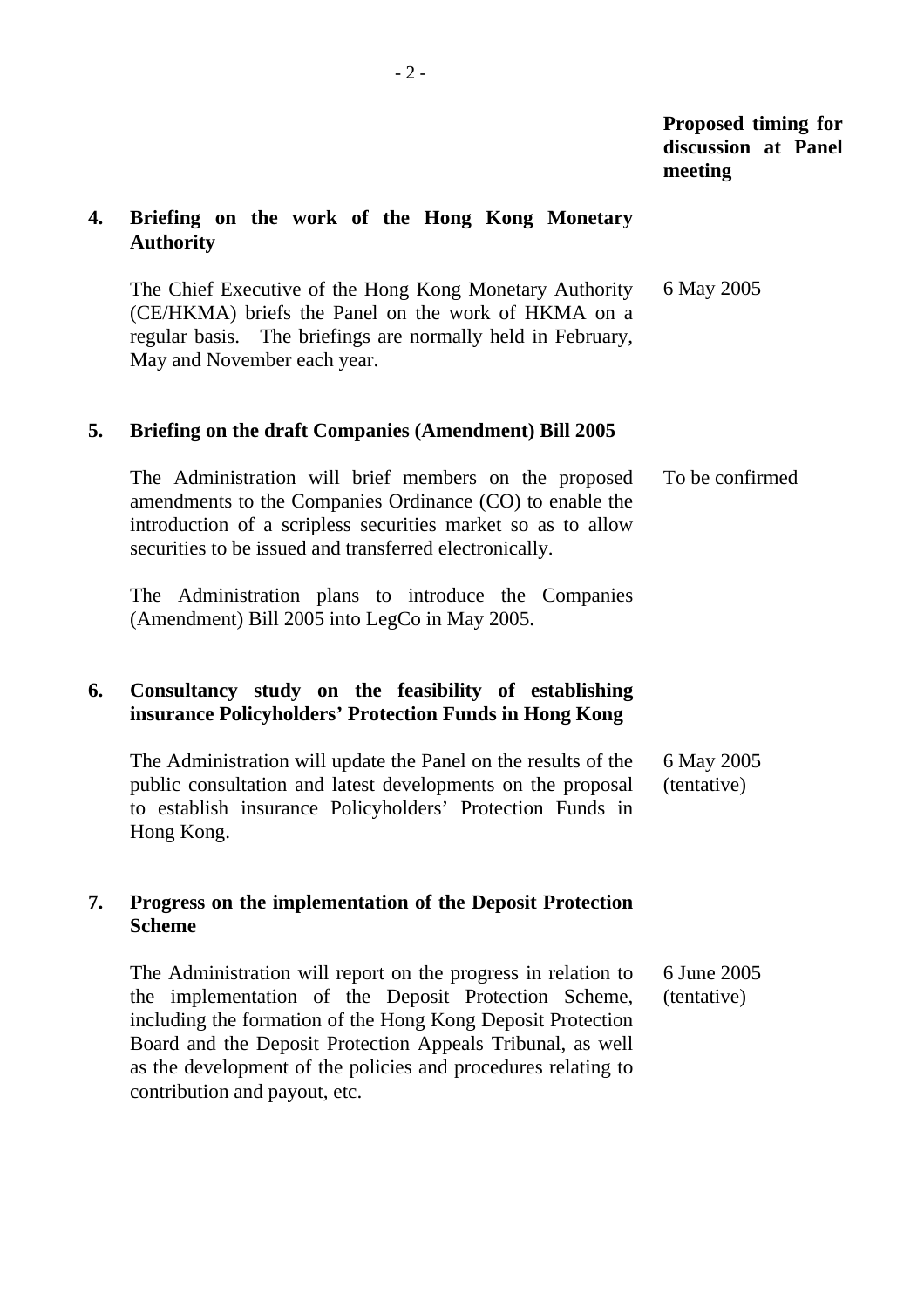**Proposed timing for discussion at Panel meeting** 

### **8. Consultancy study on the supervisory framework of the assets of long term insurers in Hong Kong**

 The Administration will brief the Panel on the background, initial findings of the consultancy study and the proposed timetable for public consultation on the study. 6 June 2005 (tentative)

#### **9. Comprehensive review of the Companies Ordinance**

 At the request of the Panel, the Administration briefed members at the Panel meeting on 5 July 2004 on the progress of the overall review of the CO and the timeframe for the rewrite exercise. Members noted that the Administration intended to commence work in 2005 and issue the White Bill for consultation in 2007. It was expected that the new legislation might be in place in 2010. Members agreed that the Panel should continue to monitor progress of the rewrite exercise. 4 July 2005 (tentative)

 The Administration will report on the progress of the overall review on the CO. The Administration plans to submit the financial proposal relating to the review exercise to the Establishment Subcommittee and the Finance Committee in due course.

## **10. Proposed measures to address risks arising from securities margin financing**

 At the Panel meeting held on 17 December 2004, the Securities and Futures Commission (SFC) reported on the progress of the public consultation on proposed measures to address risk arising from securities margin financing. Members noted that SFC would continue discussions with the brokerage industry to identify appropriate measures to address the risks involved. Members requested the Administration and SFC to report the progress to the Panel in a year's time. The progress report should cover the proposed concrete timetable for achieving complete segregation of collateral of borrowing and non-borrowing clients. To be confirmed